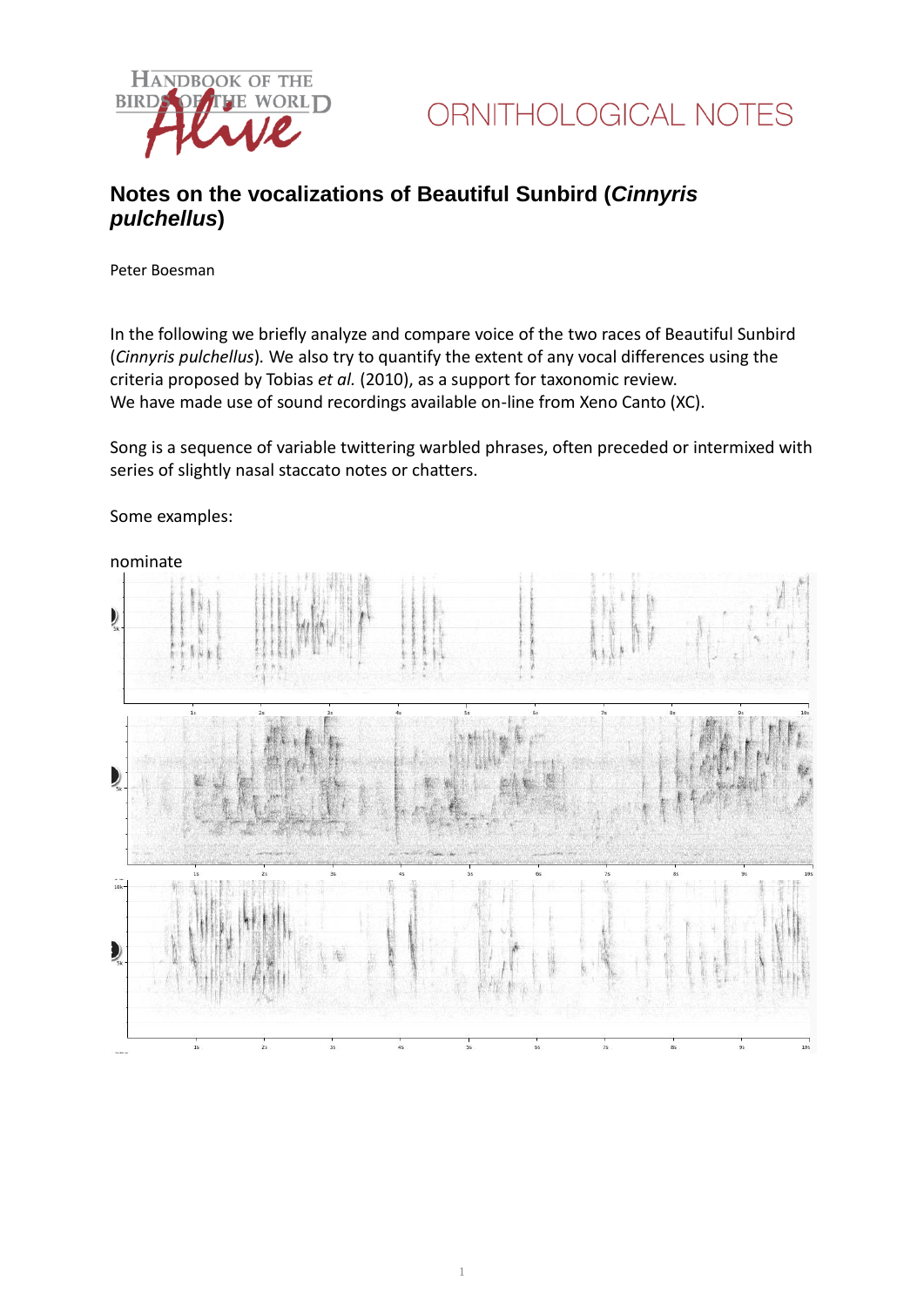

# ORNITHOLOGICAL NOTES

*melanogastrus*



Song of both races is very similar, both in structure and in basic sound parameters (phrase length, number of notes, min./max. frequency etc.). Even note shapes look quite similar, although an in depth analysis involving many more recordings would be needed to prove this right.

We can conclude that there are no obvious vocal differences.

This note was finalized on 25th April 2016, using sound recordings available on-line at that moment. We would like to thank in particular the sound recordists who placed their recordings for this species on XC: Jason Anderson, Peter Boesman, James Bradley, Gabriel Jamie, Rory Nefdt, Bram Piot, Matt Slaymaker and Martin St-Michel.